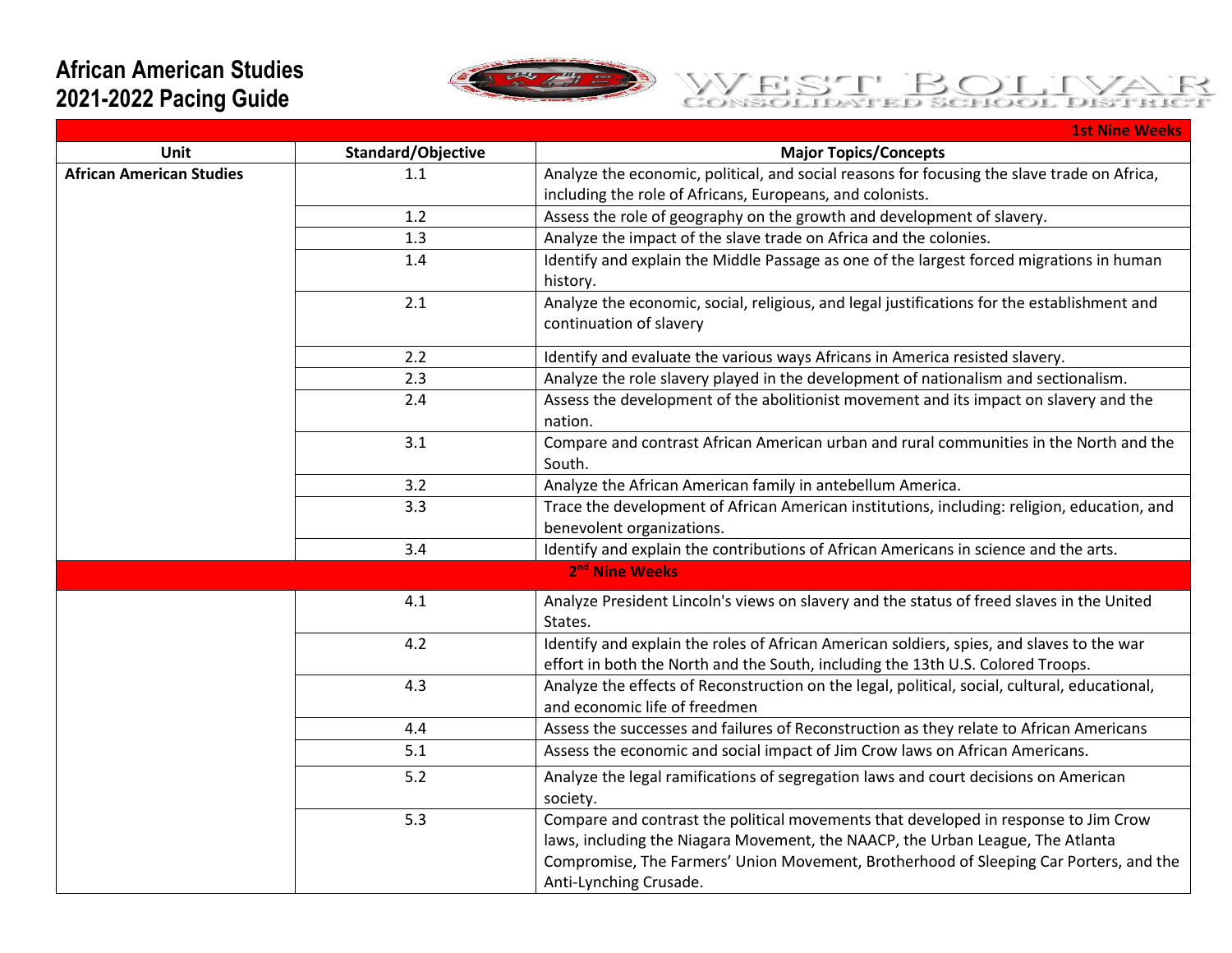| 5.4   | Compare and contrast the African American political and legal personalities of the time     |
|-------|---------------------------------------------------------------------------------------------|
|       | period and their impact on American society, including Samuel McElwee, Robert Church Sr.,   |
|       | Ida B. Wells, Randolph Miller, and James Napier.                                            |
| 5.5   | Describe the development of African American institutions such as religion, education, and  |
|       | benevolent organizations.                                                                   |
| 5.6   | Evaluate the economic, cultural, political, and social impact of African American migration |
|       | within and from the South, including the Exodusters, Benjamin Pap Singleton, and 2nd        |
|       | Great Migration.                                                                            |
| 5.7   | Describe the impact of African American regiments on the western campaigns, the Spanish     |
|       | American War, and World War I, including Buffalo Soldiers and George Jordan.                |
|       |                                                                                             |
|       | 3rd Nine Weeks                                                                              |
|       |                                                                                             |
| 6.1   | Assess the literary contributions made by African Americans.                                |
| $6.2$ | Describe the contributions of African Americans to the performing arts, including Fisk      |
|       | Jubilee Singers, W.C. Handy, John Work III, and DeFord Bailey.                              |
| 6.3   | Describe the contributions of African Americans to the visual arts, including Edmondson     |
|       | Williams.                                                                                   |
| 6.4   | Evaluate the impact of the African American media on American life.                         |
| 6.5   | Analyze reactions of Americans to the Harlem Renaissance.                                   |
| 7.1   | Analyze the impact of the Great Depression and the New Deal on the lives of African         |
|       | Americans                                                                                   |
| 7.2   | Evaluate the continued quest for civil rights in America                                    |
| 7.3   | Describe the effects of African American "pop" culture of the 1930s and 1940s.              |
| 7.4   | Analyze the impact of racism in America during World War II.                                |
| 7.5   | Evaluate the contributions of African Americans during World War II.                        |
| 7.6   | Explain how World War II laid the groundwork for the modern Civil Rights Movement.          |
|       | <b>4th Nine Weeks</b>                                                                       |
| 8.1   | Explain how legal victories prior to 1954 inspired and propelled the Civil Rights Movement. |
| 8.2   | Describe the impact of Brown v. Board of Education of Topeka, Kansas and evaluate the       |
|       | resistance and reaction to it.                                                              |
| 8.3   | Define various methods used to obtain civil rights.                                         |
| 8.4   | Identify various organizations and their role in the Civil Rights Movement, including the   |
|       | Highlander Folk School.                                                                     |
| 8.5   | Assess the extent to which the Civil Rights Movement transformed American politics and      |
|       | society.                                                                                    |
| 8.6   | Determine the impact of the Vietnam War on the Civil Rights Movement.                       |
| 9.1   | Identify and analyze how the changing political environment has impacted civil rights.      |
| 9.2   | Describe how African Americans have responded to or engaged in political conservatism.      |
|       |                                                                                             |